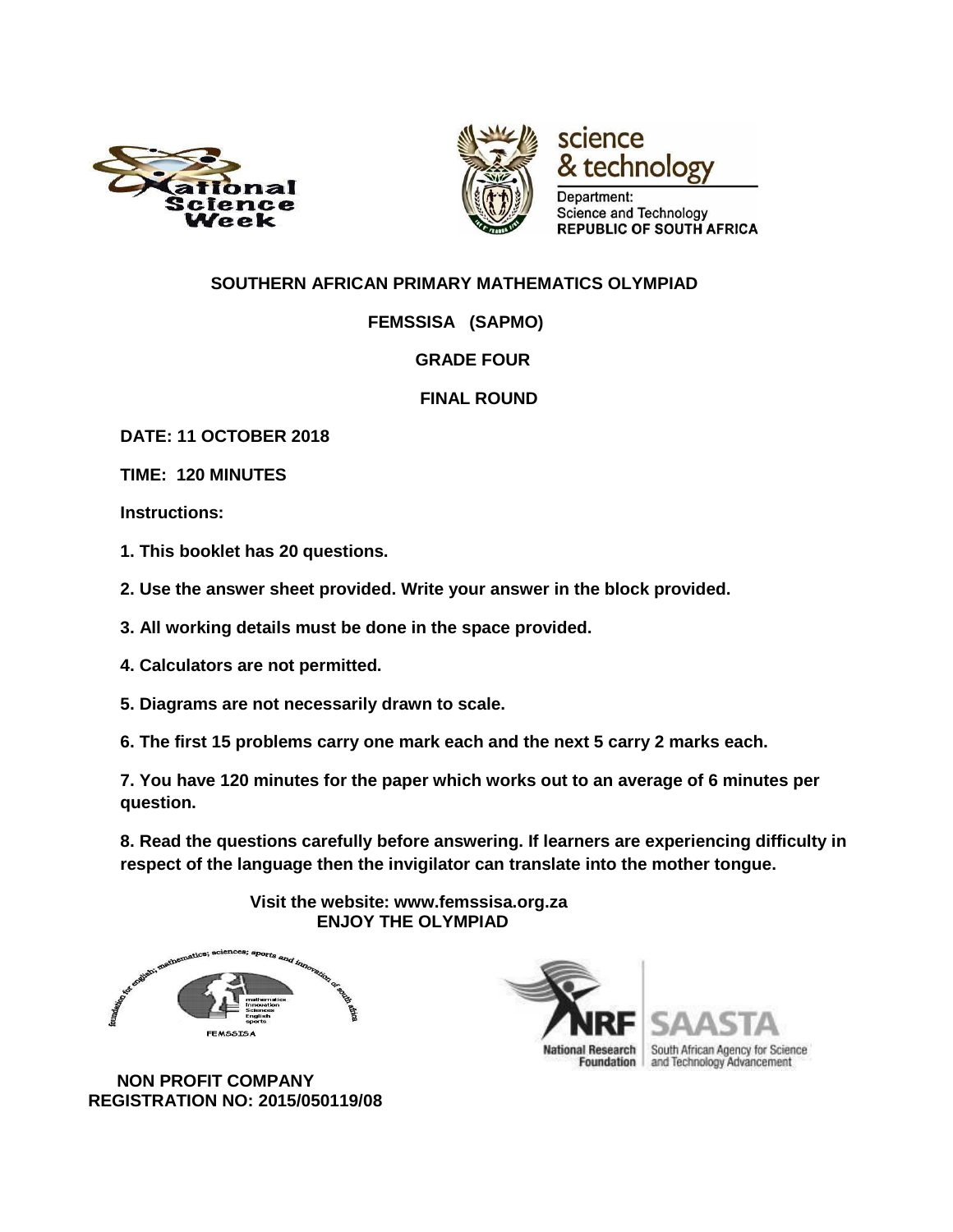# GRADE FOUR: 2018 FINAL ROUND

1. Write down the  $9<sup>th</sup>$  number of this addition sequence.

18; 21; 24; 27; …

2. Find the value of | |

 $\Box$  +  $\Box$  +  $\Box$  = 112 -  $\Box$ 

- 3. If Farah was 3 positions in front of where she was standing she would have been in the middle of the queue. She was in position 22 from the front. How many people were in the queue.
- 4. Raylene counted in 6's as follows:-
	- 8; 14; 20; 26; …

She stopped at the 42<sup>nd</sup> number. What number did she count last?

- 5. Guess the number I stand for.
	- $\bullet$  lam a 3 digit number.
	- The last two digits can be counted in 4's.
	- My ten's digit is one more than my hundred's digit.
	- $\bullet$  | am less than 400.
	- The sum of my digits is 15.
- 6. In this subtraction certain digits have been replaced by letters.

What is the value of  $A + C$ ?

A 5 A - 2 7 3 C 8 C

7. In the game below called "PYRAMATHS' the number on the left is doubled and added to the number on the right to give the number in the box above. Find the number that should replace X.

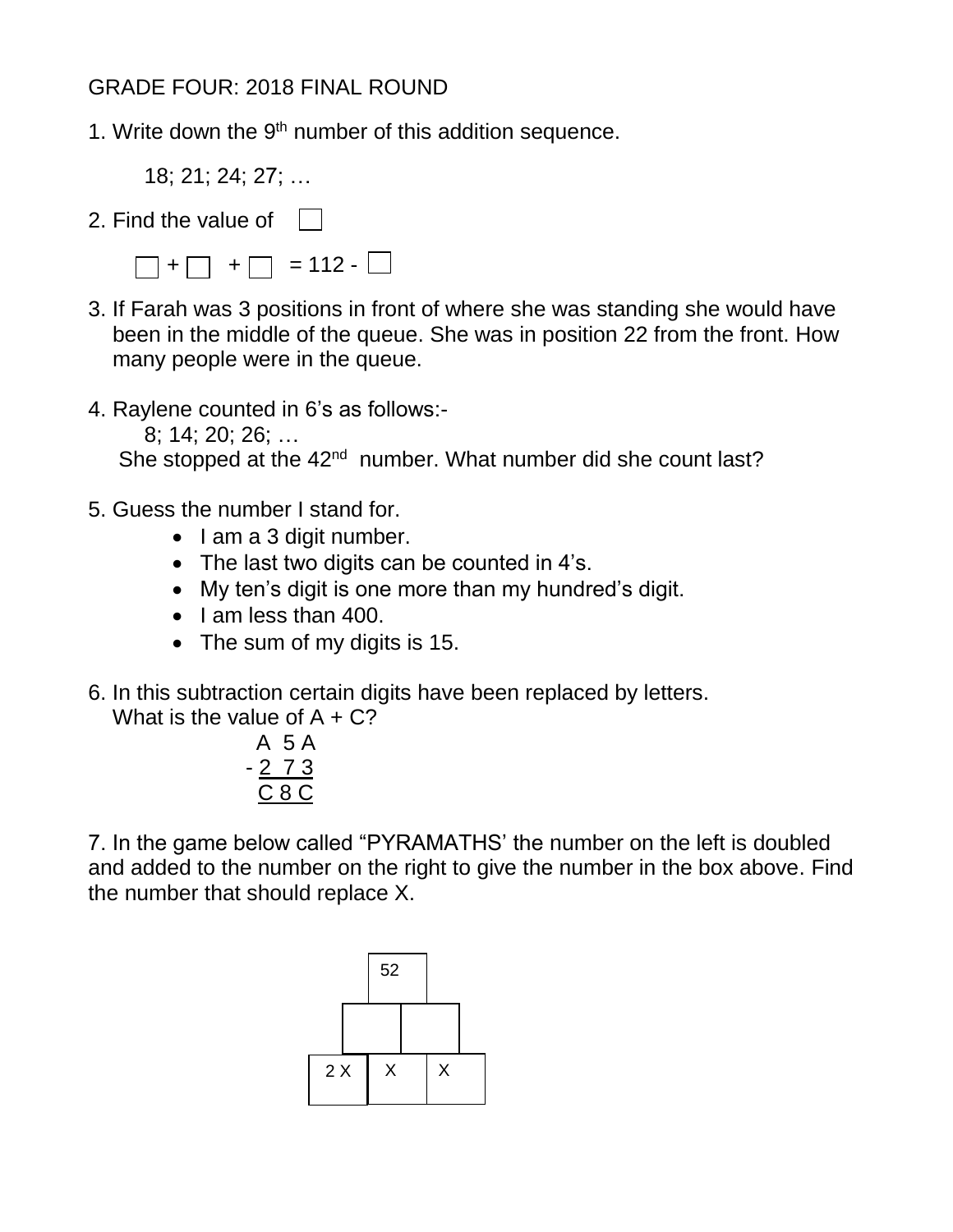8. P Q R S Four houses P; Q; R and S are on a straight road. The distance from P to S is 1000metres. The distance from Q to S is 600metres and from P to R is 720metres. What is the distance from Q to R?

- 9. If one quarter of a certain number is 30 then what is one fifth of this number?
- 10. Penny has 4 times as much money as Tom. If both have R300 then how much does Tom have?
- 11. How many lines of symmetry does this regular polygon have?



- 12. A container is  $\frac{3}{4}$  full of water. When 200 litres are removed then it is two thirds full. What is the capacity of the container when full?
- 13. The cost of 4 litres of oil is R64. What would you pay for 1.5 litres of water at the same rate?
- 14. If the sum of the dates from Sunday to Thursday is 45 then what is the date of the 2<sup>nd</sup> Saturday of the month?
- 15. How many triangles of all sizes in this figure?

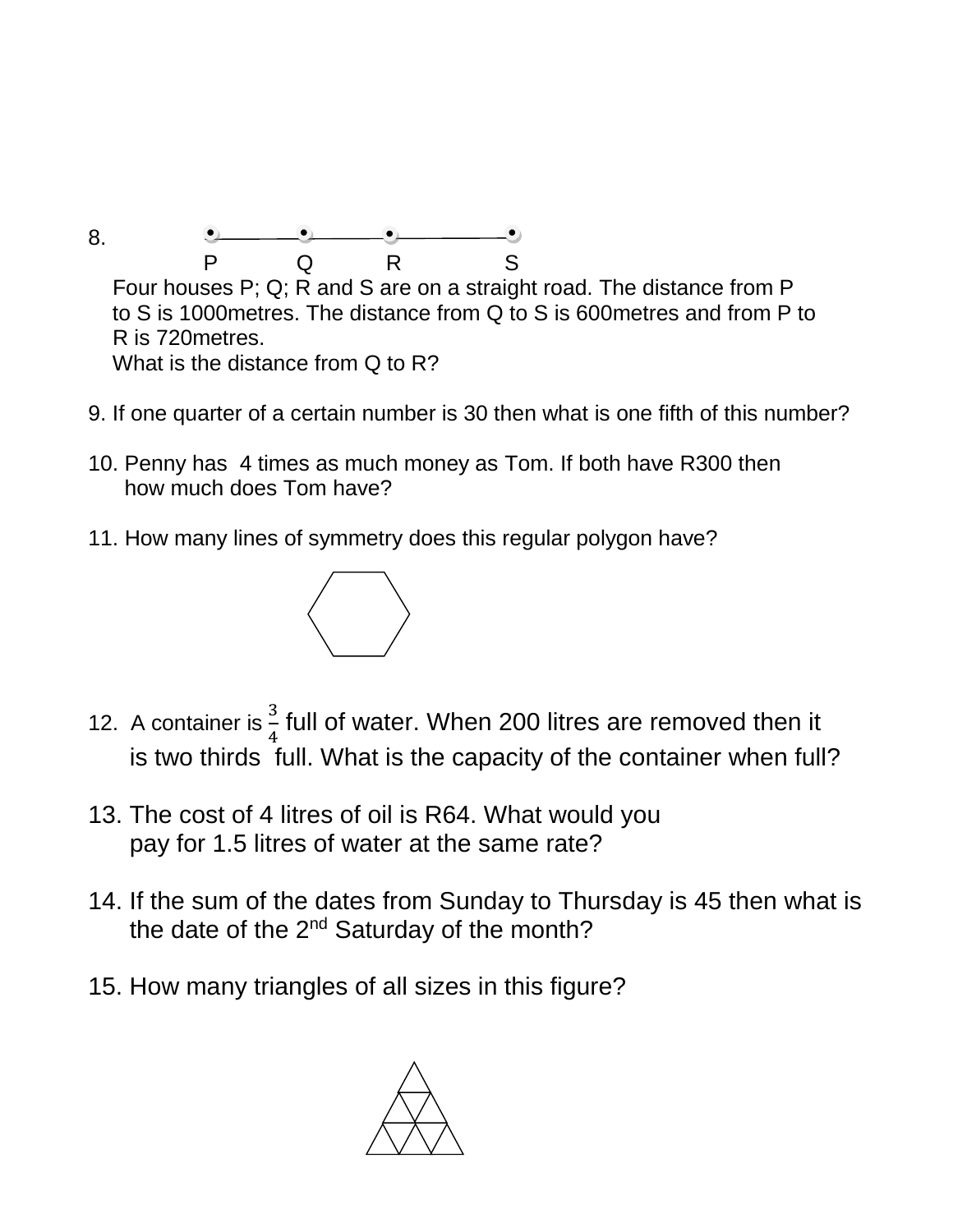- 16. Enver collected R100 less than half of Luyanda. If both collected R1100 then what did Enver collect?
- 17. Study the following problem. Do you know what © is doing to the 2 numbers?  $6 \odot 2 = 19$   $5 \odot 4 = 17$   $2 \odot 2 = 7$

 After you have discovered what © does then find the answer to 6 © 6

- 18. 4 cans of cooldrink cost R17,98. What will 12 such cans of cooldrink at the same rate cost?
- 19. A company made triangular tables with 3 legs and quadrangular tables with 4 legs. There were 180 legs and 50 tables. How many triangular tables were made?
- 20. The sum of the digits of a 3 digit number abc (a;b and c digits) is as follows:  $a + b = 9$  $b + c = 10$  $a + c = 7$

What is the 3 digit number?

TOTAL:  $15 \times 1 = 15$  $5 \times 2 = 10$ 25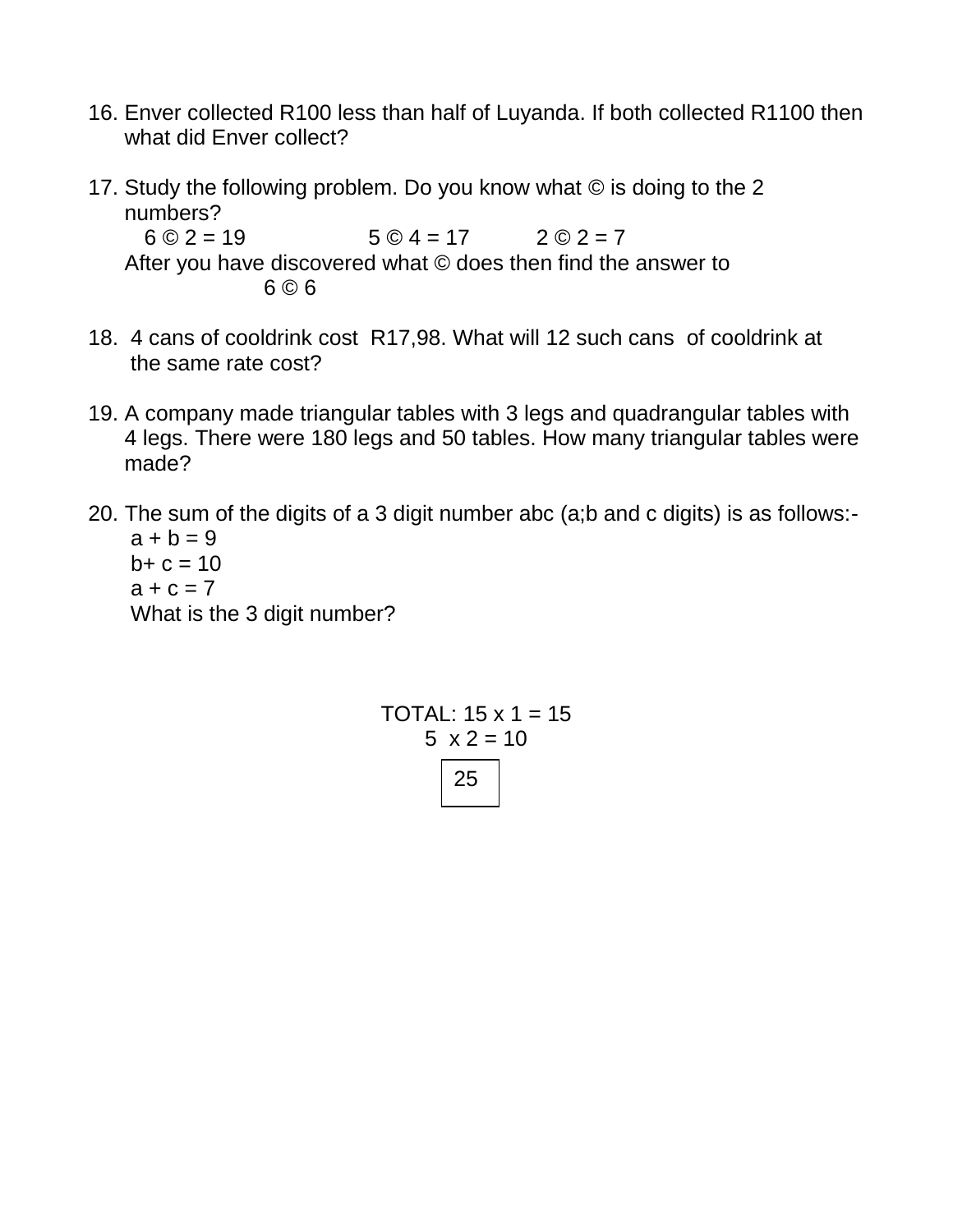



# science technology

Department: Science and Technology **REPUBLIC OF SOUTH AFRICA** 

### **SOUTHERN AFRICAN PRIMARY MATHEMATICS OLYMPIAD**

 **FEMSSISA (SAPMO)** 

 **GRADE FIVE** 

 **FINAL ROUND**

**DATE: 11 OCTOBER 2018** 

**TIME: 120 MINUTES** 

**Instructions:** 

- **1. This booklet has 20 questions.**
- **2. Use the answer sheet provided. Write your answer in the block provided.**
- **3. All working details must be done in the space provided.**
- **4. Calculators are not permitted.**
- **5. Diagrams are not necessarily drawn to scale.**
- **6. The first 15 problems carry one mark each and the next 5 carry 2 marks each.**

**7. You have 120 minutes for the paper which works out to an average of 6 minutes per question.** 

**8. Read the questions carefully before answering. If learners are experiencing difficulty in respect of the language then the invigilator can translate into the mother tongue.** 

> **Visit the website: www.femssisa.org.za ENJOY THE OLYMPIAD**



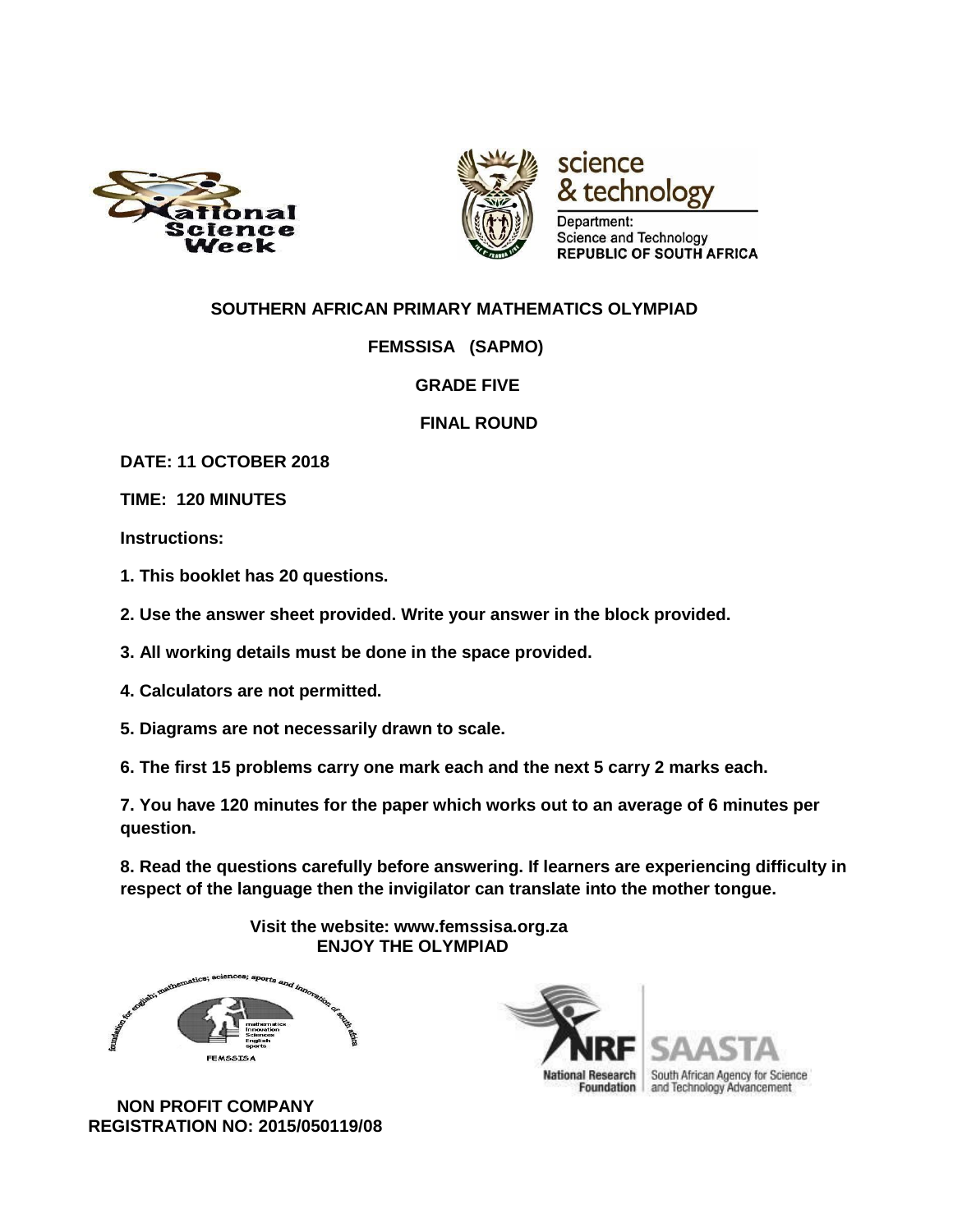# GRADE FIVE: 2018 FINAL ROUND

1. Write down the  $12<sup>th</sup>$  number of this addition sequence.

18; 23; 28; 33; …

- 2. Find the value of | |
	- $78 \square = \square + \square$
- 3. Pretty was 3 positions to the right of the middle of the queue. She was in position 28 from the left numbered from 1. How many people were in the queue?
- 4. Jerry counted in 6's as follows:-

14; 20; 26; 32; …

She stopped at the 70<sup>th</sup> number. What number did she count last?

- 5. Find  $\Box$  if  $\Box x \Box - \Box = 42$
- 6. In this subtraction certain digits have been replaced by letters. What is the value of  $A + B + C$ ?

 A B C - B B 4 1 9 8

7. In the game below called "PYRAMATHS' the number right is doubled and added to the number on the left to give the number in the box above it. Find the number that should replace X.

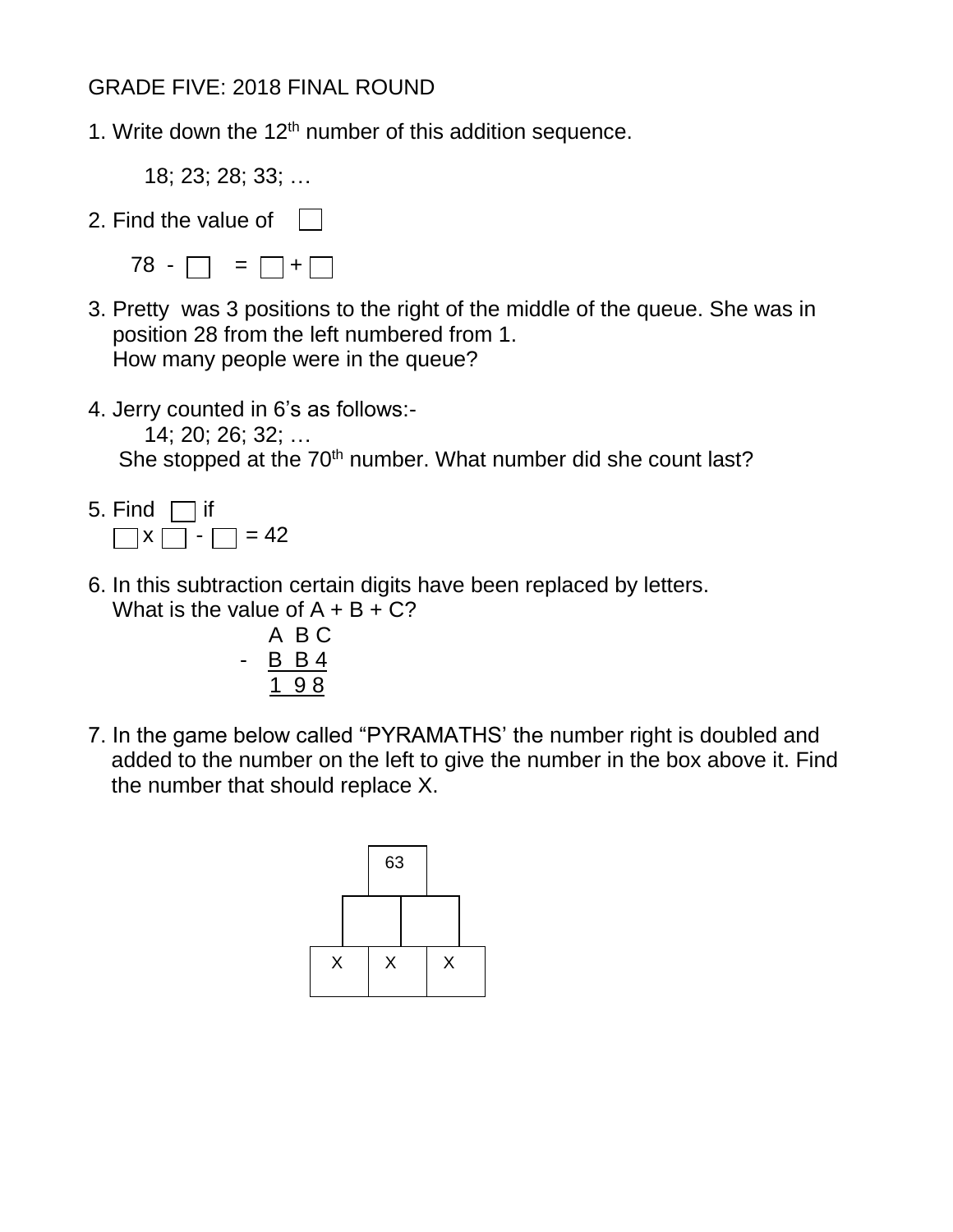8. A B C D E

 Four houses A; B; C ; D and E are on a straight road. The distance from A to E is 220m. The distance AB is 20 metres less than the distance BC which is 20 metres more than the distance from C to D. The distance from C to E is 120 metres. What is the distance from A to B?

- 9. If two thirds of a certain number is 80 then what is one quarter of this number?
- 10. Ream has one quarter of the money less than Barry. If both have R280 000 then how much does Ream have?
- 11. How many lines of symmetry does this regular hexagon have?



- 12. A container is  $\frac{3}{4}$  full of water. When 20 litres are removed then it is  $\frac{1}{3}$  full. What is the capacity of the container when full?
- 13. What is the value of 'n' if  $\frac{3}{n} + \frac{1}{n}$  $\frac{1}{n} = \frac{1}{2}$ 2
- 14. Study the following arrangement of numbers:-
	- 1
	- 3 5
	- 7 9 11

…………………… What is the  $4^{\text{th}}$  number from the left of  $25^{\text{th}}$  row?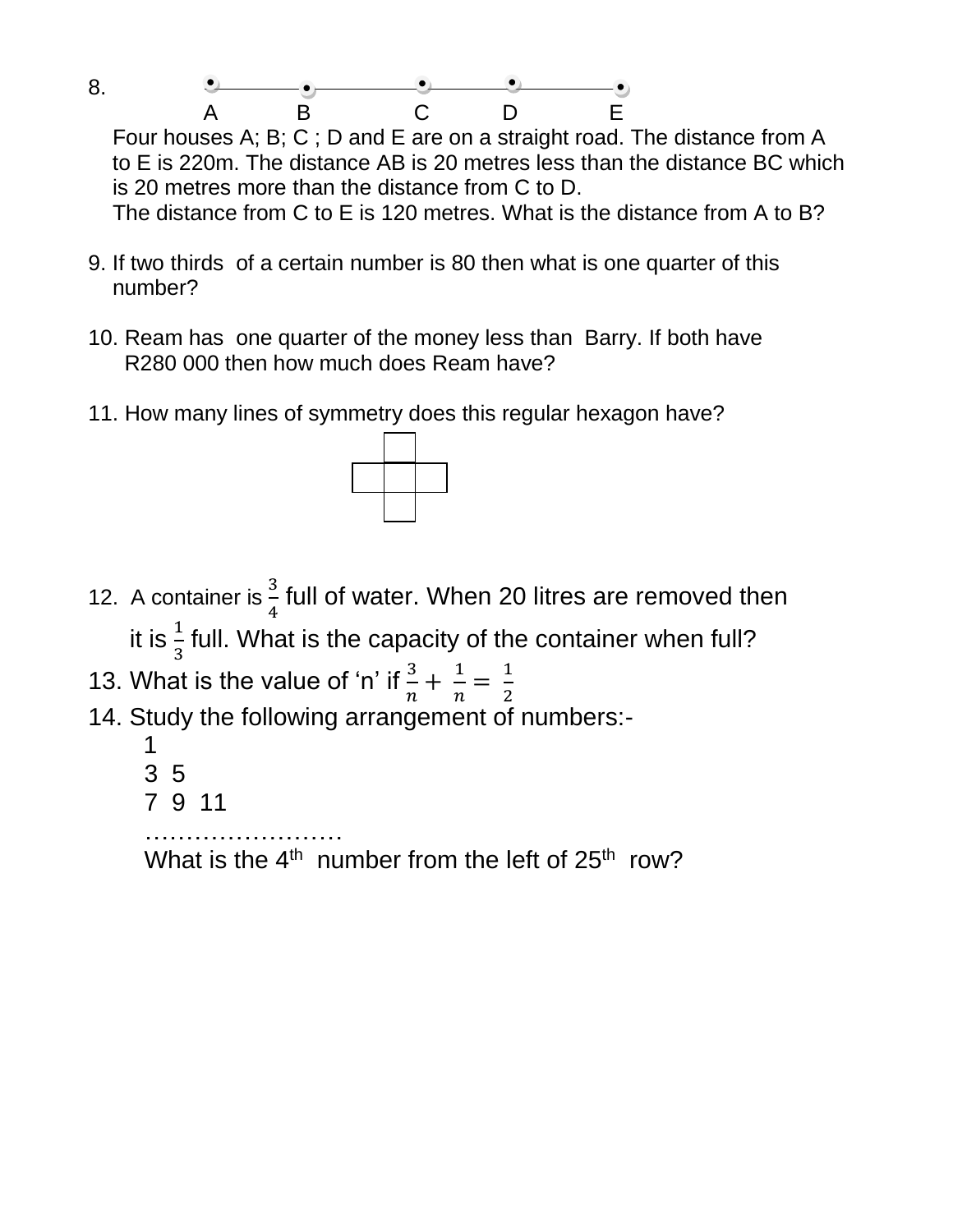15. In the game called Geogons the product of the 2 numbers in the 2 circles gives the number in the square between them.



What is the value  $A + B + C$ .

- 16. Lindy wrote down a two digit number. Lindy then reversed the digits ( example 24 becomes 42). She obtained a new number. She then added the two numbers to obtain the answer 121. Write down the sum of the digits of the number.
- 17. Patricia has 3 times as many 20 cent coins as R5 coins. If the total value of the coins is R560 then what is the value of the 20 cent coins?
- 18. Cilla is 4 years less than half her father's age. In 5 years time her father will be 59. What is Cilla's age?
- 19. Write down the sum of the digits of the following product. 222 222 x 555 555
- 20. Colour beads blue(B) and white(W) were used to make a necklace. The beads were arranged as follows:- B W B W B W W B W W W B W W W W W B….. What is the colour of the  $50<sup>th</sup>$  bead from the left?

TOTAL: 
$$
15 \times 1 = 15
$$

\n5  $\times 2 = 10$ 

\n25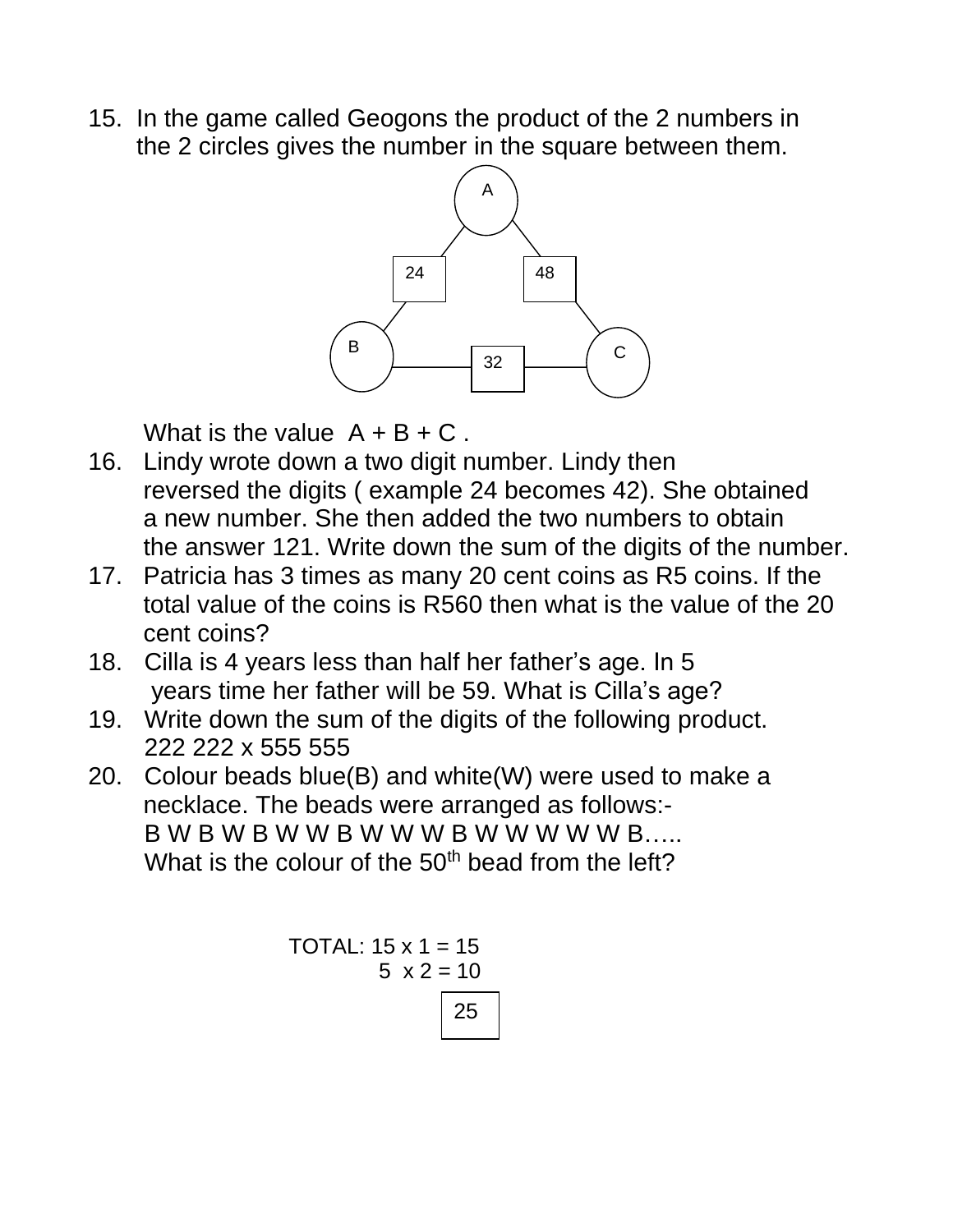

 $\setminus$ 



science & technology

Department: Science and Technology **REPUBLIC OF SOUTH AFRICA** 

#### **SOUTHERN AFRICAN PRIMARY MATHEMATICS OLYMPIAD**

 **FEMSSISA (SAPMO)** 

 **GRADE SIX** 

 **FINAL ROUND**

**DATE: 11 OCTOBER 2018** 

**TIME: 120 MINUTES** 

**Instructions:** 

**1. This booklet has 20 questions.** 

**2. Use the answer sheet provided. Write your answer in the block provided.** 

**3. All working details must be done in the space provided.** 

**4. Calculators are not permitted.** 

**5. Diagrams are not necessarily drawn to scale.** 

**6. The first 15 problems carry one mark each and the next 5 carry 2 marks each.** 

**7. You have 120 minutes for the paper which works out to an average of 6 minutes per question.** 

**8. Read the questions carefully before answering. If learners are experiencing difficulty in respect of the language then the invigilator can translate into the mother tongue.** 

> **Visit the website: www.femssisa.org.za ENJOY THE OLYMPIAD**



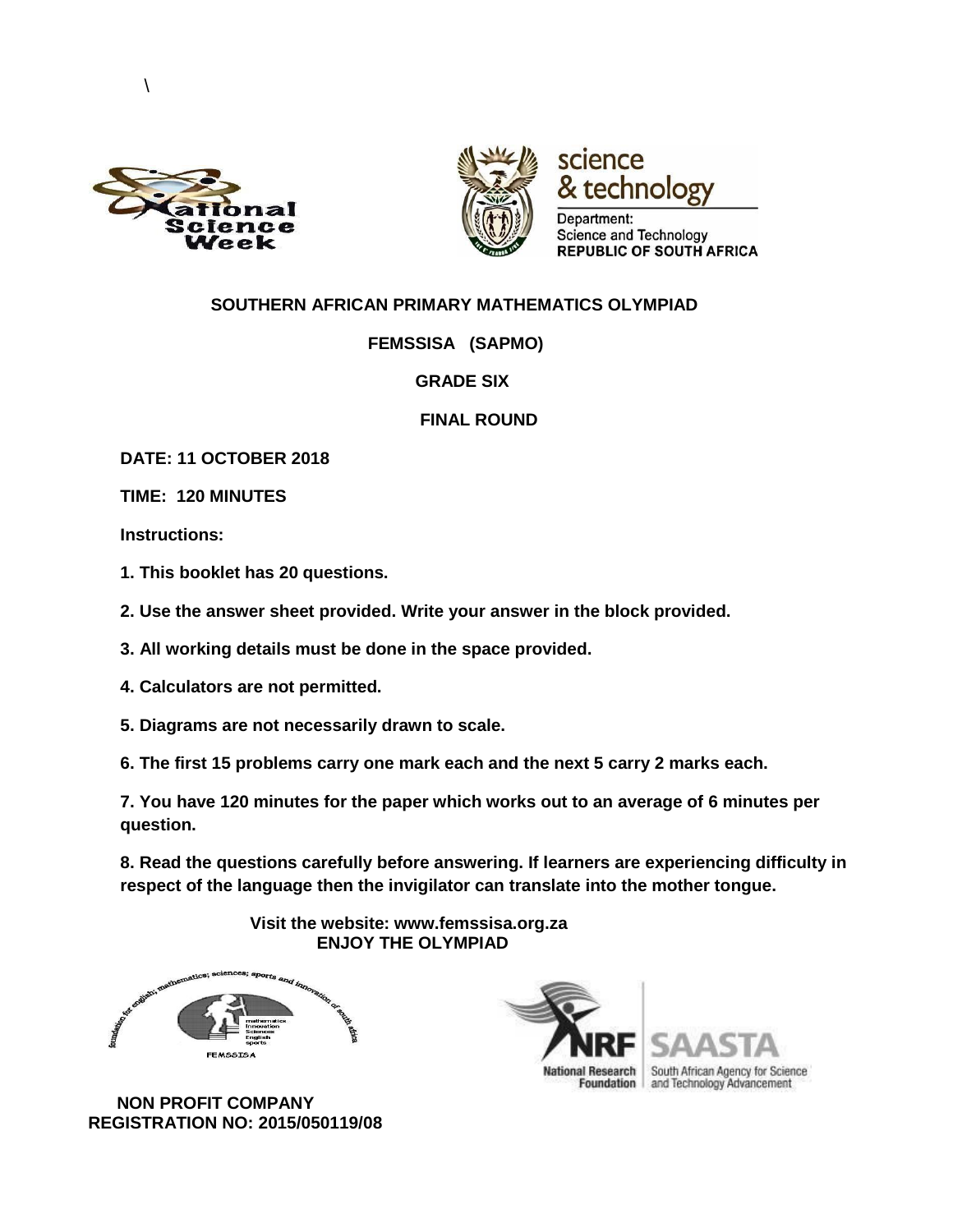# GRADE SIX: 2018 FINAL ROUND

1. Write down the  $9<sup>th</sup>$  number of this addition sequence.

6; 10; 15; 21; .…

2. Find the value of  $\vert \cdot \vert$  is a natural number

 $15 + \Box = \Box x \Box - \Box$ 

- 3. What is the greatest product of three numbers whose sum is 29?
- 4. Find A x B x C if A; B and C are different.

ABC ABC + BC 8 2 2

5. Find the sum of the digits of the quotient



18 digits

- 6. Evaluate 64 x 543 + 56 x 543 - 100 x 543
- 7. Find the sum of:- 3x3 +4x4 + 5x5 …. + 30x30
- 8. Two thirds of a number more than the number exceeds the number by 24. Find the number.
- 9. How many triangles of all sizes are there in this figure?

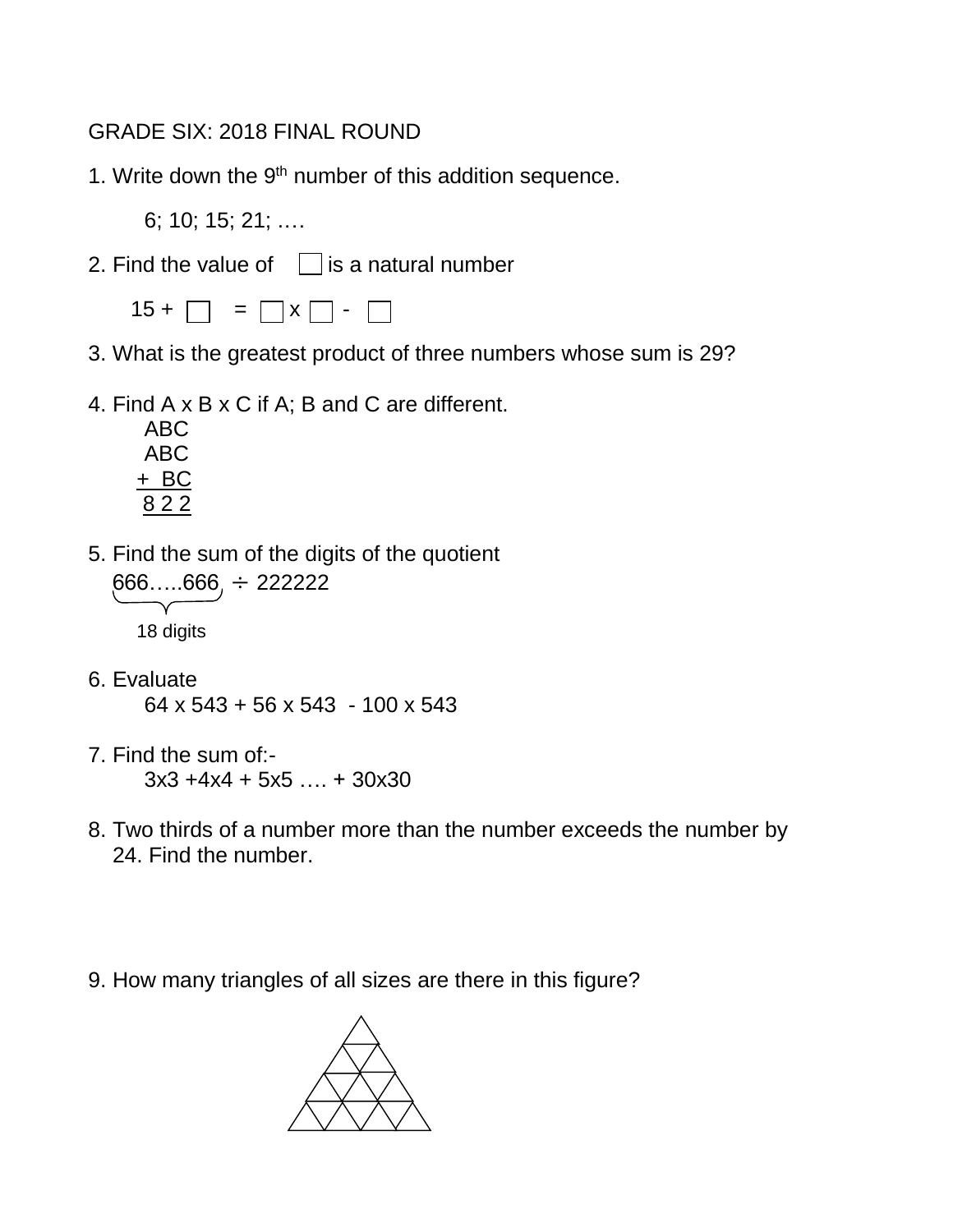10. This tower is 3 storey high and is made up of cubes. Total number of cubes that is used to build a 'n' storey tower is 900. Find 'n'



- 11. The combined ages of Cindy and Daisy is 46 years. If Daisy is 10 years older she will be the same age as Cindy. What will Cindy's age be in 10 years time?
- 12. Determine the area of the shaded region



- 13. It takes 18 minutes to cut a log into 5 pieces. Jaryd cuts a similar log into 9 pieces working at the same rate. At what time did Jaryd start cutting the log if he completed the job at 09:50 without having any rest?
- 14. The average(mean) mark of 20 learners in a Mathematics Test is 25 whilst the average mark of the first 18 learners is 23. The 19<sup>th</sup> learner obtained  $6$ more marks than the 20<sup>th</sup> learner. What is the mark of the 19<sup>th</sup> learner?
- 15. Write down the sum of the digits of this product. 555555 x 444444
- 16. How many zeros does the following product end in? 25 x 24 x 23 x 22 x 21 x 20 x 19 x 18 ….. x 3 x 2 x 1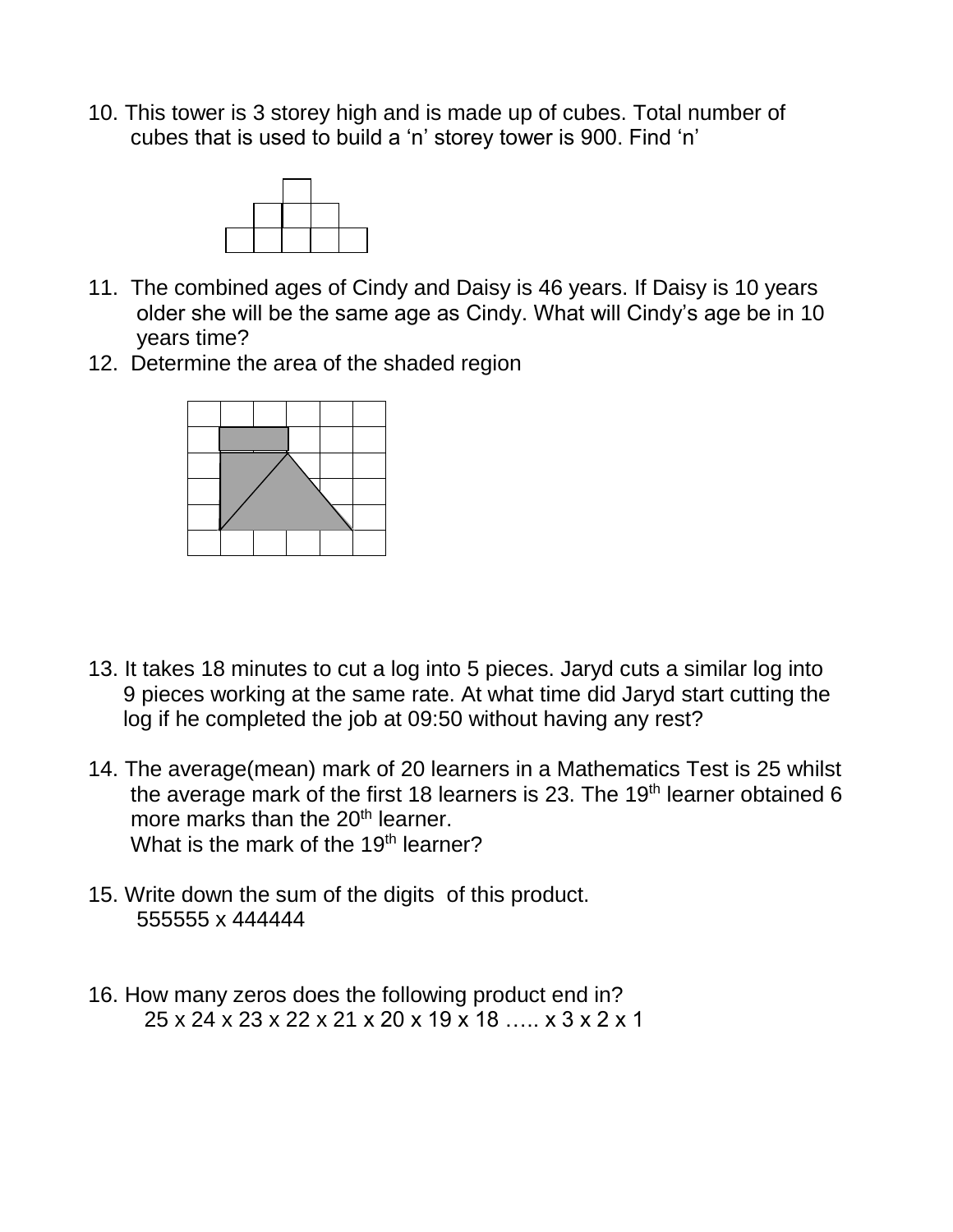- 17. My watch loses 4 minutes every hour. The time was correct at 06:00. What was the watch time when the actual time 13:30 ?
- 18. In a basketball match points were scored in only 2's and 3's. Dream Machine scored 66 points from 27 shots. How many 3 pointers did the team score?
- 19. Calculate  $x + y$  if the sum these fractions is  $\frac{11}{80}$ : 1  $\frac{1}{5.7} + \frac{1}{7.9}$  $\frac{1}{7.9} + \cdots + \frac{1}{x.9}$ 
	-

 $x.y$ 

20. In a game of chance Lindi lost half of her money and then won R90. When she continued playing she trebled her money and thereafter lost R120. If she now had R600 then what did she start with?

TOTAL: 
$$
15 \times 1 = 15
$$

\n5  $\times 2 = 10$ 

\n25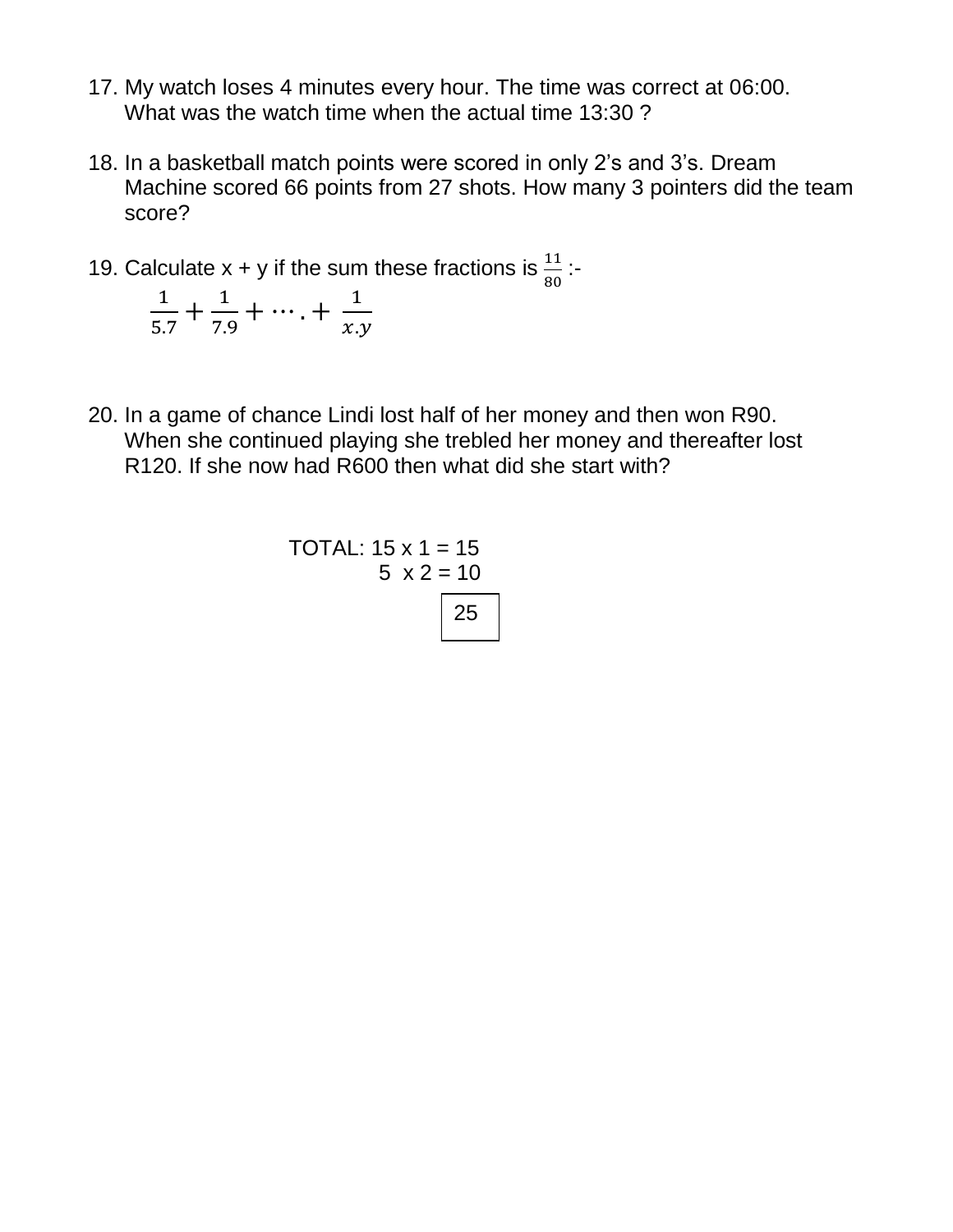





Department: Science and Technology **REPUBLIC OF SOUTH AFRICA** 

### **SOUTHERN AFRICAN PRIMARY MATHEMATICS OLYMPIAD**

 **FEMSSISA (SAPMO)** 

## **GRADE SEVEN**

## **FINAL ROUND**

**DATE: 11 OCTOBER 2018** 

**TIME: 120 MINUTES** 

**Instructions:** 

**1. This booklet has 20 questions.** 

**2. Use the answer sheet provided. Write your answer in the block provided.** 

- **3. All working details must be done in the space provided.**
- **4. Calculators are not permitted.**
- **5. Diagrams are not necessarily drawn to scale.**
- **6. The first 15 problems carry one mark each and the next 5 carry 2 marks each.**

**7. You have 120 minutes for the paper which works out to an average of 6 minutes per question.** 

**8. Read the questions carefully before answering. If learners are experiencing difficulty in respect of the language then the invigilator can translate into the mother tongue.** 



 **Visit the website: www.femssisa.org.za ENJOY THE OLYMPIAD**

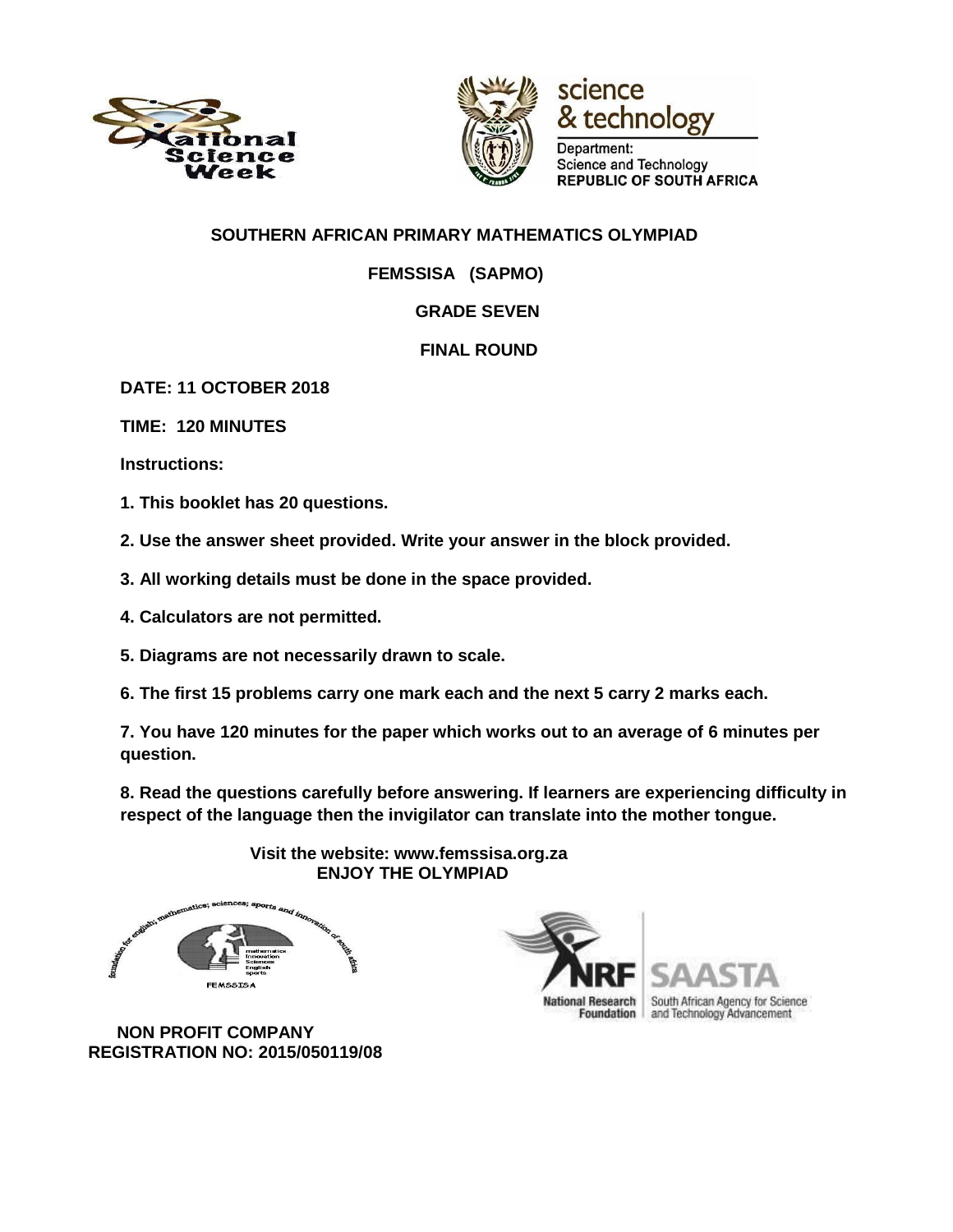FEMSISA Grade 7 Final Round

- 1. Calculate  $\frac{1}{3} \times 95 \times 6$
- 2. On Friday 12 October 2018 Virginia was 16 years old. On what day of the week will be 50 years?
- 3. 1620 crystals are used to make 40 chains. How many crystals are needed to make 30 such chains?
- 4. After making  $\frac{2}{9}$  of the table tops Danny still had 63 table tops to make. How many table tops were there altogether?
- 5. A floor measuring 5 metres by 4 metres was to be tiled using square tiles measuring 30cm by 30cm. How many full tiles were needed?
- 6. A company decided to distribute 40 calculators to each school. There were 160 surplus. This company decided to distribute 45 calculators per school and not to keep any. How many calculators the company initially have?
- 7. Liz won a 400 metre race in 72 seconds. Calculate the average speed in km per hour.
- 8. How many different combinations of composite numbers are there whose sum is 24?
- 9. Evaluate 6+12+18+⋯+90  $4+8+12+\cdots+96$
- 10. A water tank is  $\frac{1}{2}$ full. When 50 bricks measuring 25cm by 12 cm by 10 cm are dropped into the tank the water level rises to  $\frac{2}{3}$  of the tank. What is the capacity of the tank in litres?
- 11.Two numbers are in the ratio 4:5. The Highest Common Factor of the two numbers is 6. Find the Lowest Common Multiple of the two numbers.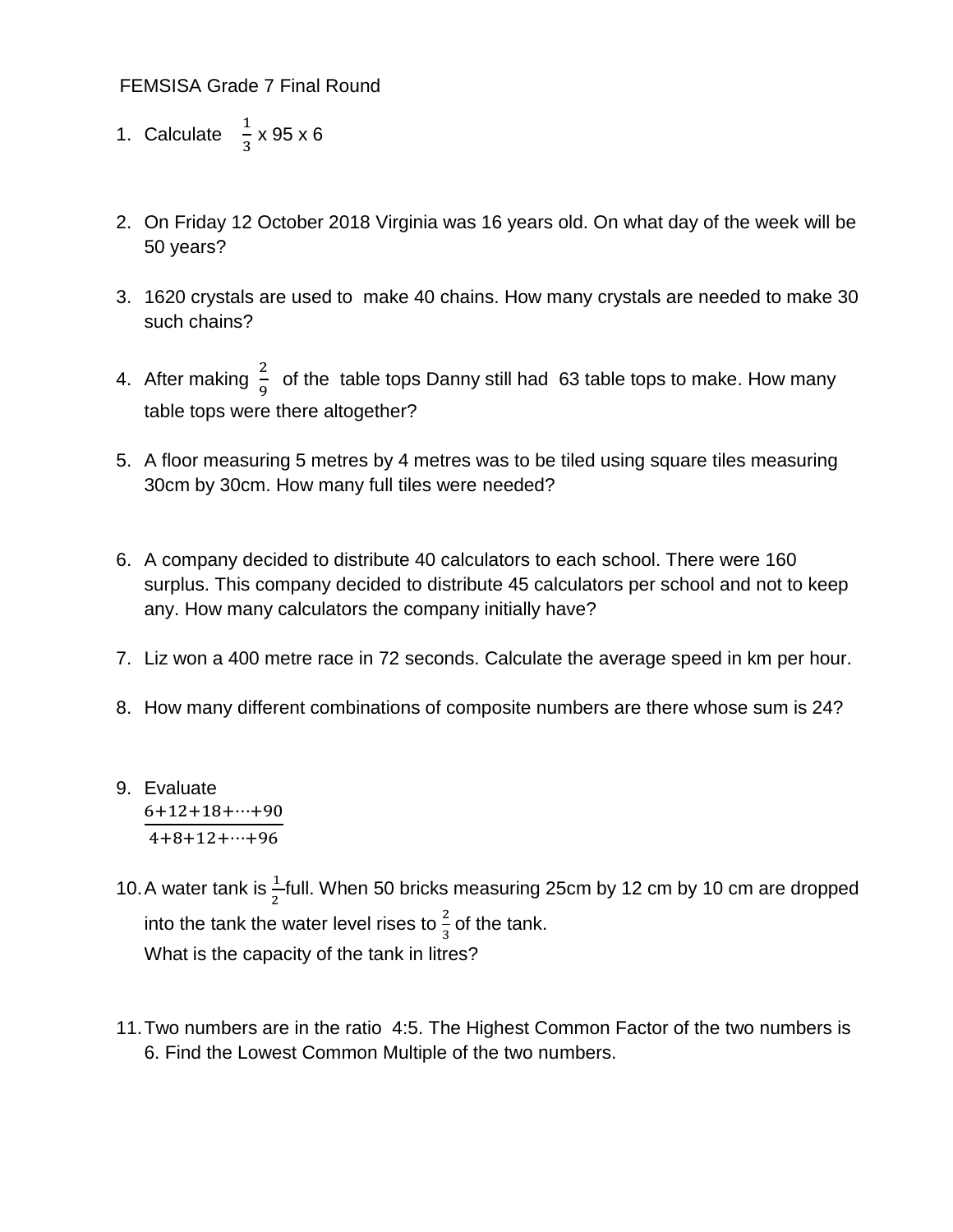12.Observe the following pattern 6 8 10 12 14 16 18 20 22 24 .......................... What is the 2<sup>nd</sup> number of the 31<sup>st</sup> row?

13. In a cinema Pam is seated in the 10<sup>th</sup> row from the front and  $8<sup>th</sup>$  column from the right. She is also seated 21<sup>st</sup> row from the back and 11<sup>th</sup> column from the left. How many seats in the cinema?

**14. Calculate**  
$$
\frac{1}{4-\frac{3}{3-\frac{1}{6}}}
$$
 then find the value of x.

15. A bus travels from Ramston to Lemon at an average speed of 80km/hr. The same bus returns at an average speed of 60km/hr. The time taken for travelling is 3,5 hours. What is the distance from Ramston to Lemon?

- 16. The price of an article is increased by 10% and then by another 10%. Later it was reduced by 10% and sold for R1089. What was the initial price of the article?
- 17. A vendor buys 8 discs for R9.

He sells them at 5 for R12. How many discs must he sell to make a profit of R510